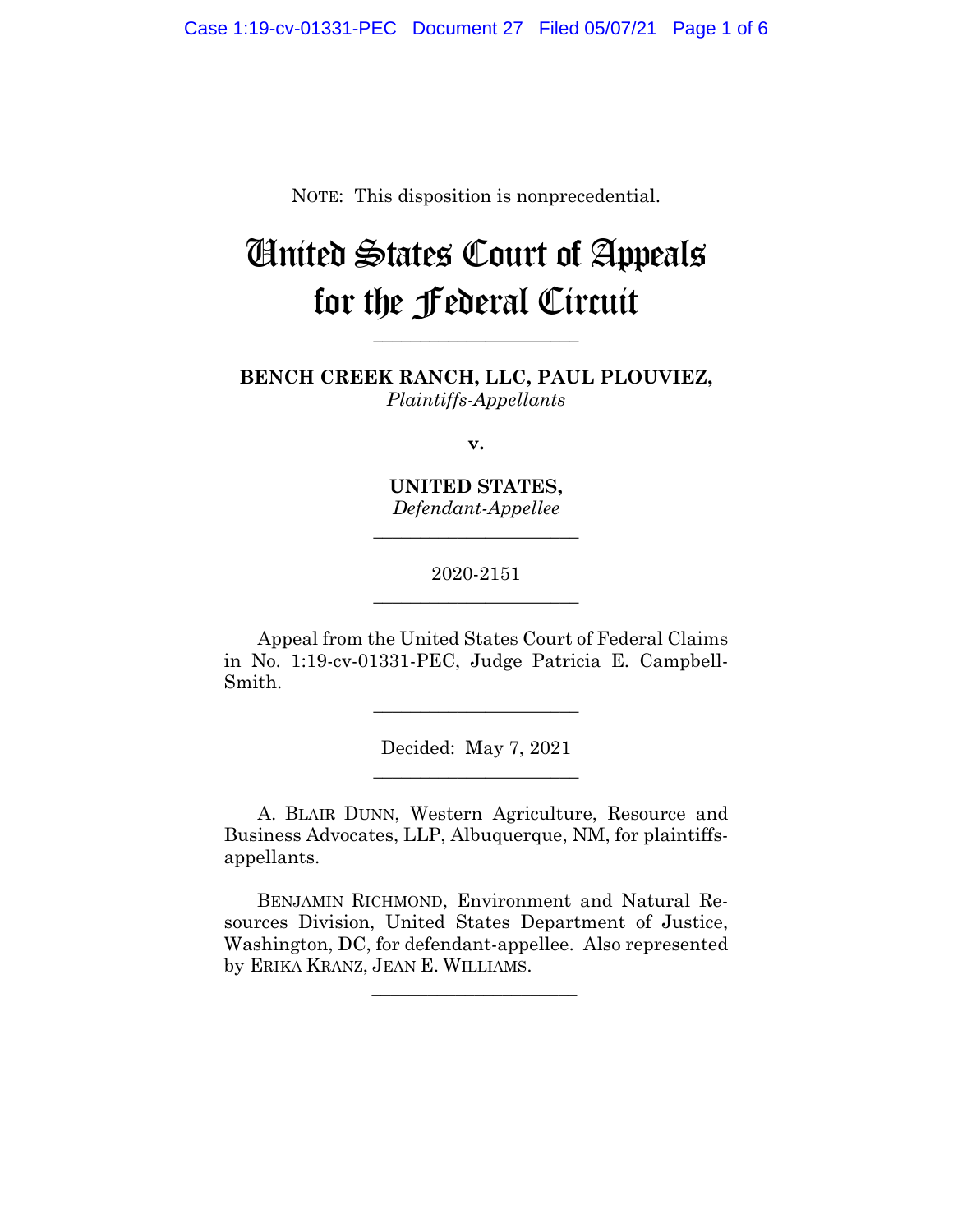## Before TARANTO, LINN, and CHEN, *Circuit Judges*.

## TARANTO, *Circuit Judge*.

Paul Plouviez owns Bench Creek Ranch, LLC, which operates a ranch in Washoe County, Nevada. Mr. Plouviez and Bench Creek Ranch (collectively, Bench Creek) brought the present action against the United States in the Court of Federal Claims (Claims Court). Bench Creek alleged in its complaint that, after a wildfire in July 2017, hundreds of wild horses on federal lands—owned by the United States and managed by the Bureau of Land Management—drank water that belonged to Bench Creek under a permit the Bureau issued to Bench Creek for grazing livestock on the lands at issue. Bench Creek alleged that the Bureau's failure to manage the wild horses resulted in a taking of its property without just compensation, in violation of the Takings Clause of the Fifth Amendment to the United States Constitution. The Claims Court dismissed the complaint for lack of jurisdiction. We affirm.

I

Bench Creek holds a grazing permit from the Bureau for the Dixie Valley Allotment—federally owned land that surrounds Bench Creek's land. The permit allows Bench Creek to use parts of the allotment for grazing, while stating that the permit "conveys no right, title or interest held by the United States in any lands or resources." J.A. 71. Bench Creek alleged in its complaint here that after a wildfire occurred in July 2017, it counted about 500 wild horses that had been "appropriating drinking water from Plaintiffs' vested water rights" in the Bureau land covered by Bench Creek's grazing permit. J.A. 15.

On July 9, 2018, Mr. Plouviez sent a letter to the Bureau regarding the horses' continuing water consumption despite his earlier protests, and he included an invoice for compensation based on an estimate of the amount of water consumed. J.A. 245–46. On August 9, 2018, Mr. Plouviez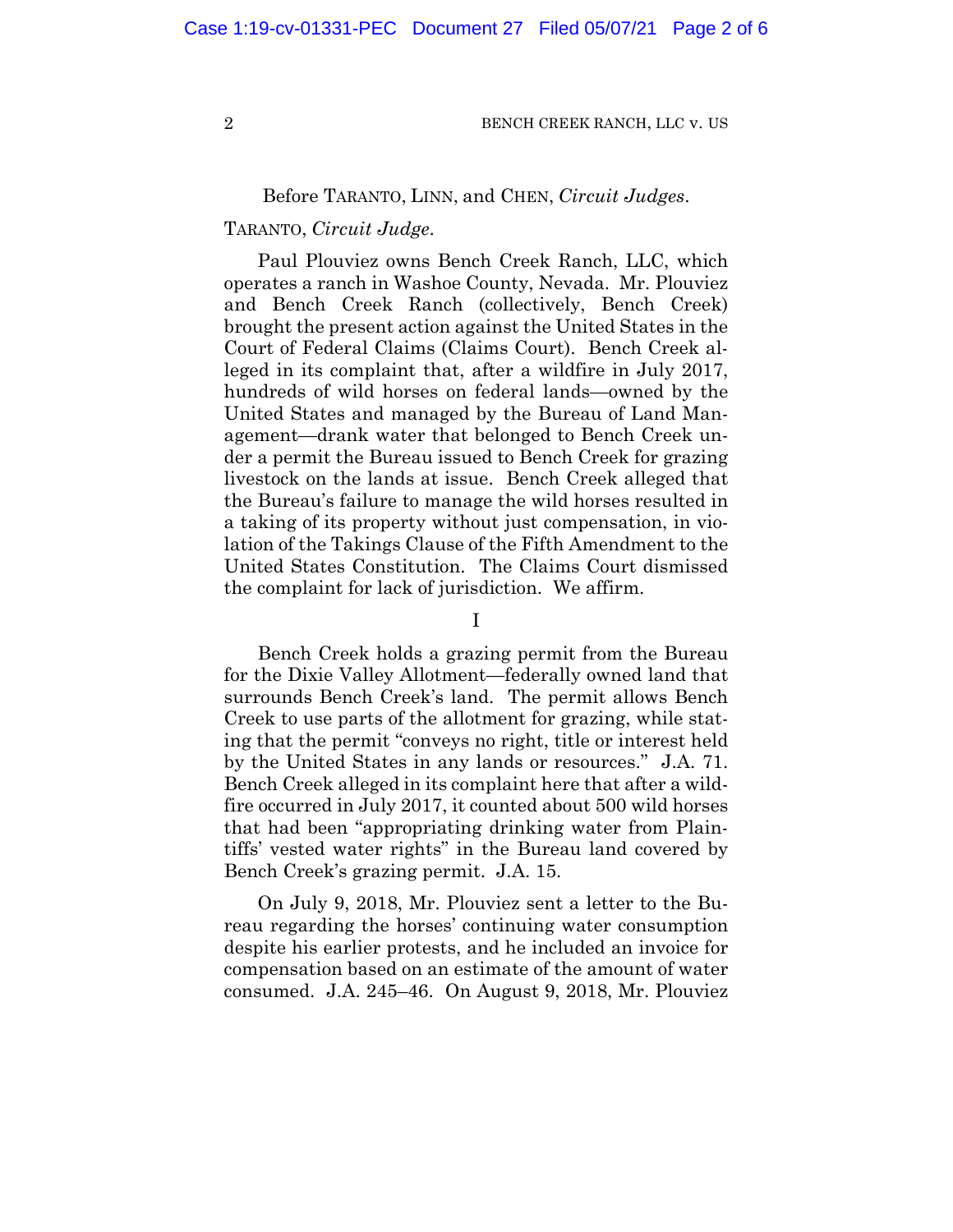sent an additional letter with an invoice to the Bureau, seeking \$397,440 in payment for the water consumed by the horses (including interest). J.A. 19–21.

The Bureau responded to Mr. Plouviez on December 21, 2018, acknowledging the increased wild horse population in the area after the fire, but denying the request for compensation. The Bureau stated that Nevada law allowed the water consumption by the wild horses and that the Bureau "does not have the legal authority under Federal law to make payments to ranchers for water consumed by wild horses on public lands." J.A. 22–23.

On August 30, 2019, Bench Creek sued the United States in the Claims Court. J.A. 13. The sole count in the complaint alleges that the Bureau's "failure to manage the wild horses occupying Plaintiffs<sup>[']</sup> lands has effectuated a taking of their property" under the Tucker Act, 28 U.S.C. § 1491(a)(1).1 J.A. 16; *see also* J.A. 13 ("The failure of [the Bureau] to manage the wild horse population and the knowingly notorious usage of Plaintiffs['] water for the government's horses directly correlates to the act of creating and maintaining a nuisance for the intentional purpose of physically depriving Plaintiffs of their private property rights."). Bench Creek asserted in the complaint that damages as of the time of filing amounted to \$808,419.30 and that the amount "continue[d] to grow as the [Bureau] refuses to remove the wild horses or to provide their own source of water to the horses." J.A. 17.

<sup>&</sup>lt;sup>1</sup> Bench Creek's complaint refers to the Declaratory Judgment Act, 28 U.S.C. § 2201, in its request for relief. J.A. 18. After Bench Creek explained that such references resulted from "inartful pleading," the Claims Court deemed any claims to relief under the Declaratory Judgment Act abandoned. J.A. 5.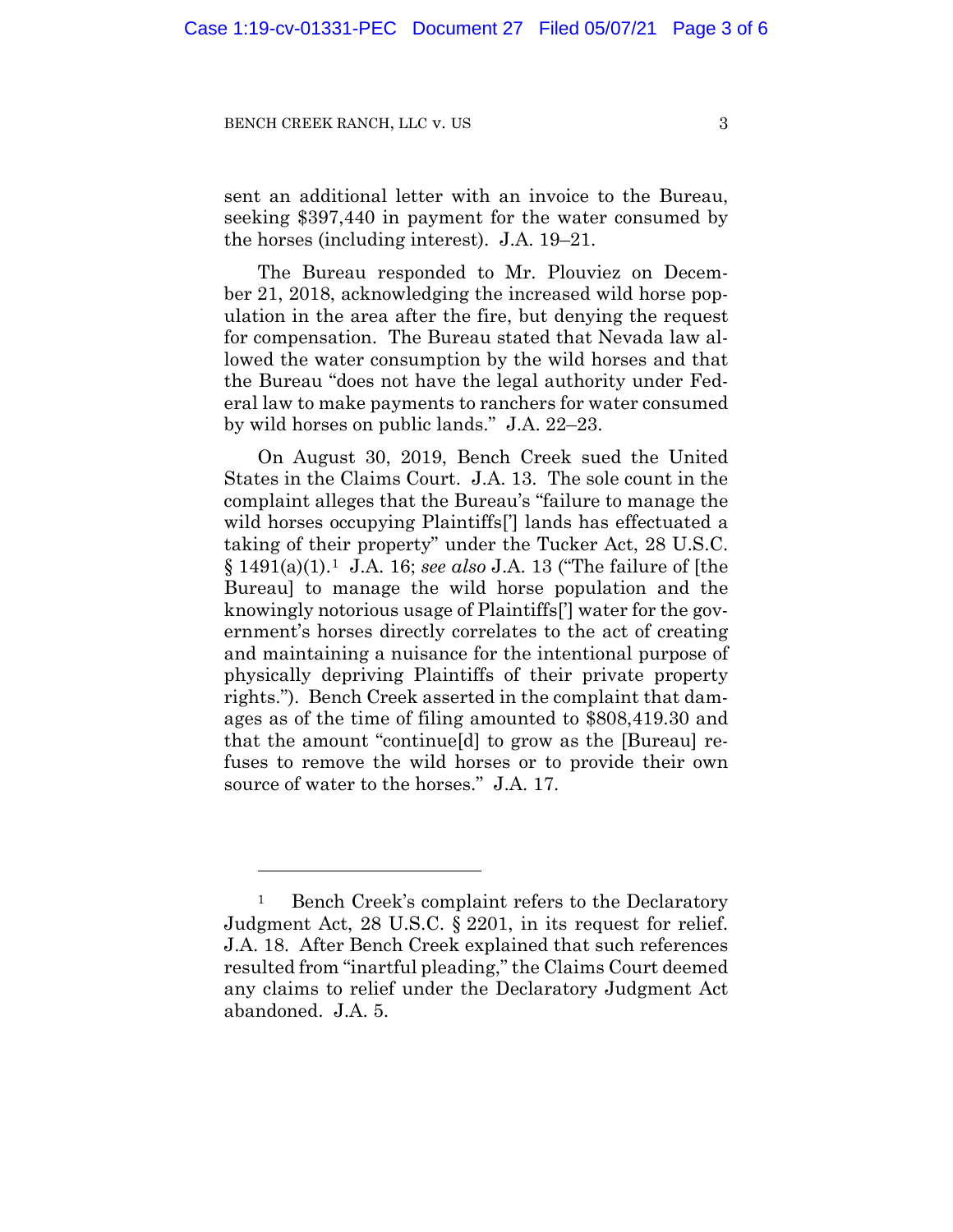The government filed a motion seeking dismissal for lack of subject-matter jurisdiction and failure to state a claim under Court of Federal Claims Rule 12(b) and, in the alternative, for summary judgment under Rule 56. J.A. 29. The Claims Court granted the motion to dismiss for lack of jurisdiction. *Bench Creek Ranch, LLC v. United States*, 149 Fed. Cl. 222 (2020). In doing so, the court held that Bench Creek's claim "implies two theories of liability, both of which sound in tort." *Id.* at 226. First, the court noted that it lacks jurisdiction to consider a claim alleging nuisance, which is a tort, because tort claims fall outside the court's jurisdiction under the Tucker Act. *Id.* Second, relying on *St. Bernard Parish Government v. United States*, 887 F.3d 1354, 1360–61 (Fed. Cir. 2018), the court held that it lacks authority to hear the claim because the claim challenges government inaction, which cannot support a takings claim. *Bench Creek Ranch*, 149 Fed. Cl. at 226–27. As a result, the court dismissed the complaint without prejudice. *Id.* at 227.

Bench Creek Ranch timely appealed. We have jurisdiction under 28 U.S.C. § 1295(a)(3).

#### II

We review the dismissal for lack of subject-matter jurisdiction de novo. *Inter-Tribal Council of Ariz., Inc. v. United States*, 956 F.3d 1328, 1338 (Fed. Cir. 2020). We accept well-pleaded factual allegations as true. *Id.* The plaintiff has the burden to establish subject-matter jurisdiction by a preponderance of the evidence. *Id.* at 1337.

Under the Tucker Act, the Claims Court has jurisdiction to consider "any claim against the United States founded either upon the Constitution, or any Act of Congress or any regulation of an executive department, or upon any express or implied contract with the United States, or for liquidated or unliquidated damages in cases not sounding in tort."  $28 \text{ U.S.C.}$  § 1491(a)(1). As a matter of substantive law, we have held that "'the same operative facts may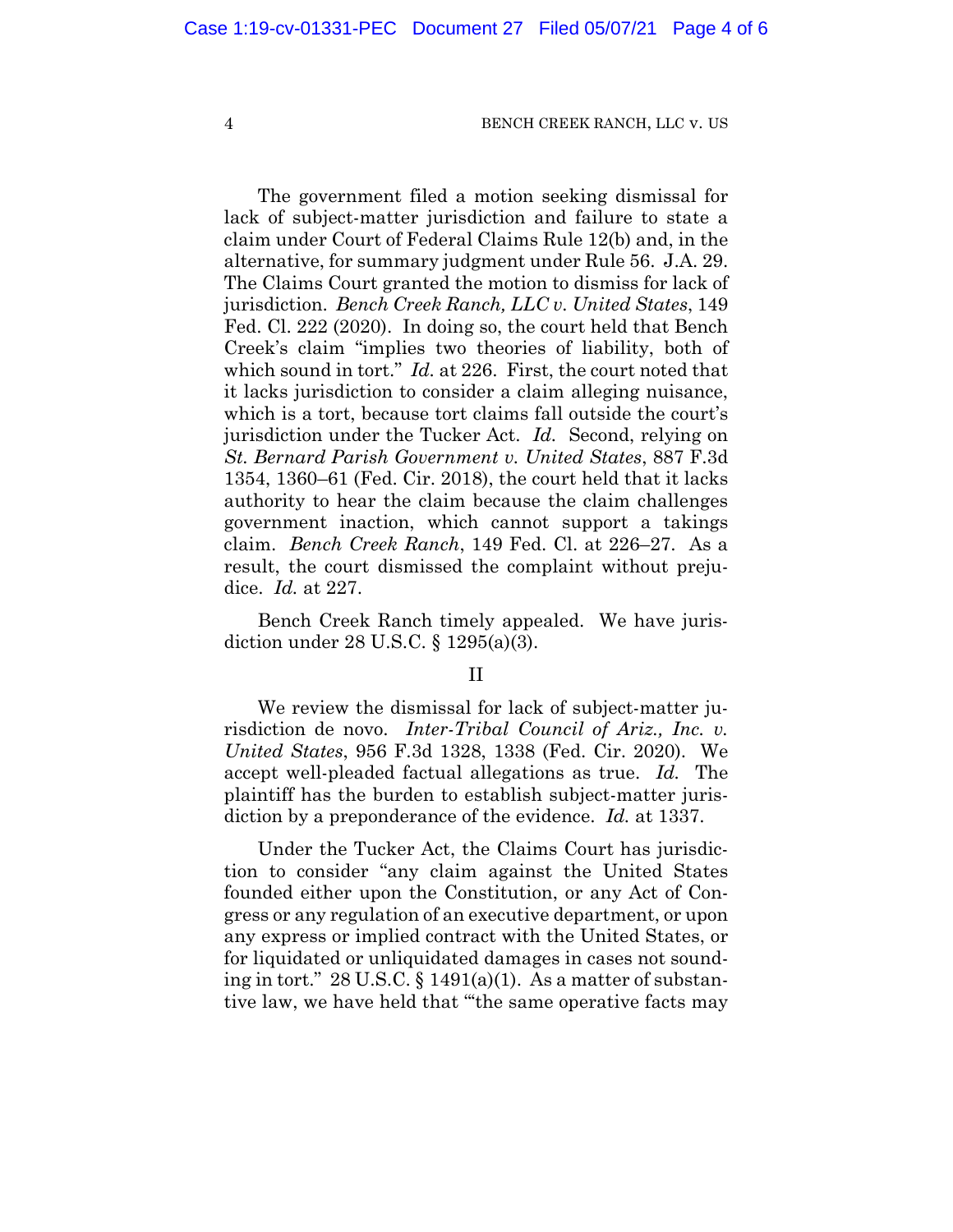give rise to both a taking and a tort.'" *Taylor v. United States*, 959 F.3d 1081, 1086 (Fed. Cir. 2020) (quoting *Moden v. United States*, 404 F.3d 1335, 1339 n.1 (Fed. Cir. 2005)). That is, the fact that government action *could* be characterized as a tort does not necessarily remove the claim from the Claims Court's jurisdiction, because the same action might support a takings claim. *See id.* at 1086–87. As the Claims Court noted, however, *see Bench Creek Ranch*, 149 Fed. Cl. at 224 n.1, our recognition of the potential for overlap does not mean that any set of facts that can support a tort claim can also support a takings claim.

In the present case, the allegations provide no substantial basis for a takings claim. Bench Creek's complaint rests on allegations that government *in*action—*i.e.*, the Bureau's "*failure* to manage the wild horses occupying Plaintiffs['] lands"—resulted in a taking of its water rights. J.A. 16 (emphasis added); *see also* J.A. 13, 16–17. But as the Claims Court explained, we have held that "[o]n a takings theory, the government cannot be liable for failure to act, but only for affirmative acts by the government." *St. Bernard Parish*, 887 F.3d at 1360. Even Bench Creek's assertion in this court that the government has "affirmatively resist[ed] years of requests to remedy the nuisance that they had created," Bench Creek Opening Br. at 11, refers to inaction. Given our clear precedent, Bench Creek's invocation of the Takings Clause is wholly insubstantial, and because the takings claim is the only asserted basis for Tucker Act jurisdiction, the Claims Court properly dismissed the complaint for lack of jurisdiction. *See Shapiro v. McManus*, 136 S. Ct. 450, 455–56 (2015) (discussing standard under *Bell v. Hood*, 327 U.S. 678 (1946), for insubstantiality in pleadings that transforms failure to state a claim into lack of jurisdiction); *Tenet v. Doe*, 544 U.S. 1, 12 (2005) (Scalia, J., concurring) ("[G]iven the squarely applicable precedent . . . , the absence of a cause of action is so clear that respondents' claims are frivolous—